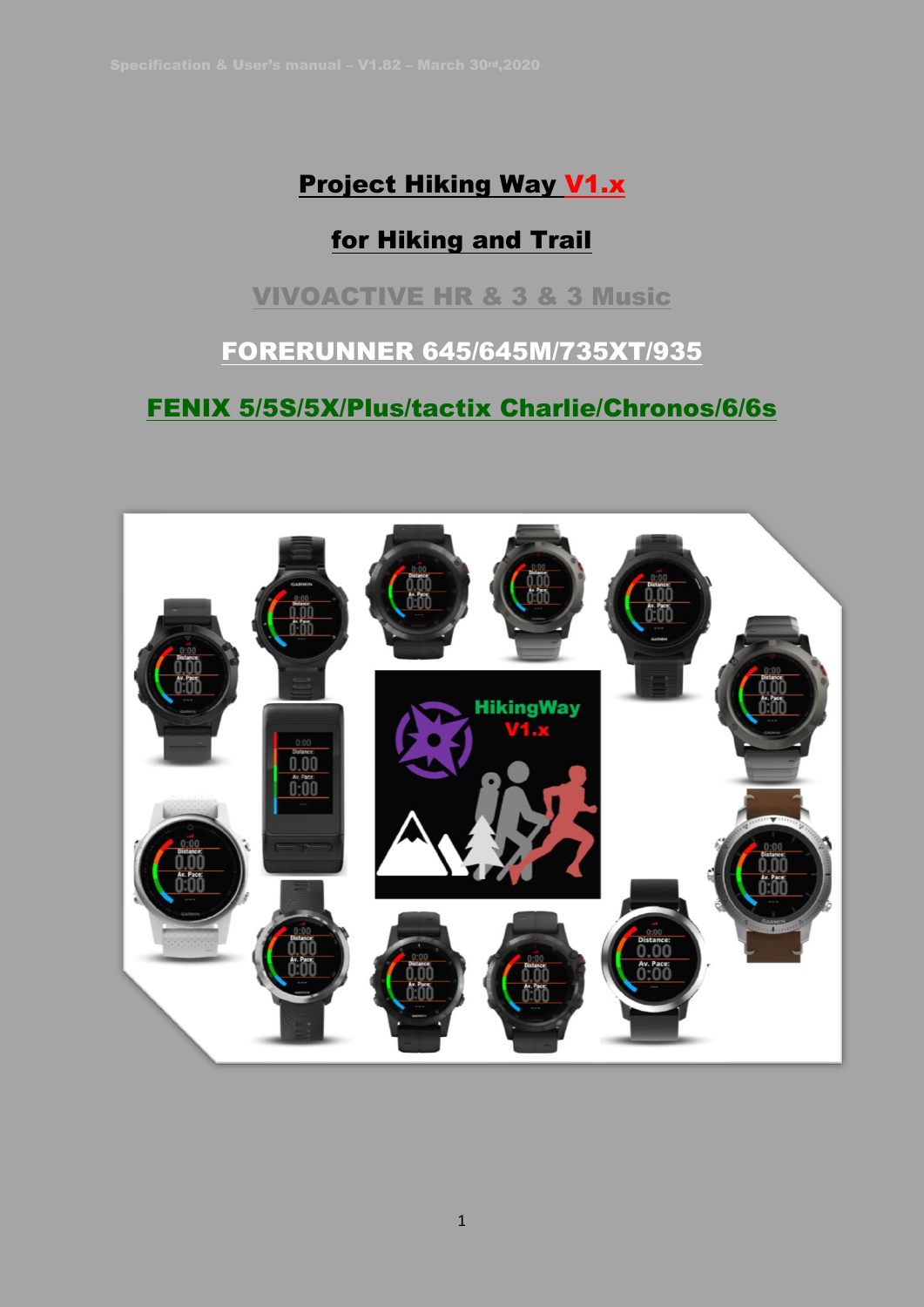HikingWay V1.x App for Vivoactive HR & 3 & 3 Music, Forerunner 645/645m/735xt/935 and Fenix 5/5S/5X/Plus/Chronos/6/6s is dedicated for Trail or Hiking in mountain, forest, everywhere there is a GPS signal.

In real time, it's reported on the screen: the distance (km or mile), the average/current speed or pace (km or mile by hour, or min:sec by km or mile), the time elapsed (h:min:sec), Heart Rate value (bpm) and some other information about the hiking as: **compass**, arrow indicator for the initial position direction, current time, height difference (positive and negative cumulated) and altitude (min, current, max) shortest distance to the initial position and duration with your average speed to come back to initial position. It is also possible to save and load a position (for example your home position). During the trail/hiking, it is possible to consult the Map with the possibility of zoom on your watch. A battery indicator is also available to inform and to warm about battery level when GPS is on and then to avoid a crash during the hiking. $<sup>1</sup>$ </sup>

When the Heart Rate monitor is turned on, the heart rate value is reported on the screen in real time. A HR threshold can be adjusted; a periodical vibration warning (and a heart warning on screen) is activated as long as the heart rate is higher than the threshold. For Night Runner, it's possible to keep screen light activated during the run. Your hiking he session (map, speed, …) can be stored with FIT format compatible for Garmin Connect IQ (need to create a Garmin Connect account); then, it's possible to have look on map and session information on your Garmin Connect IQ page.

Language available: French, Chinese (Simplified), English, Italian, Japanese, Germany, Nederland, Spanish, Swedish, Norwegian, Danish, Polish, Portuguese, Slovak.

<sup>1</sup> Nota : Compare to a running or trail, a hiking takes much more longer time. Don't forget that GPS decrease the battery level quickly and that Garmin overestimate its battery capacity. Please check before starting your trail/hiking the battery capacity of your watch when GPS is on, particular for a long hiking more than 4 hours.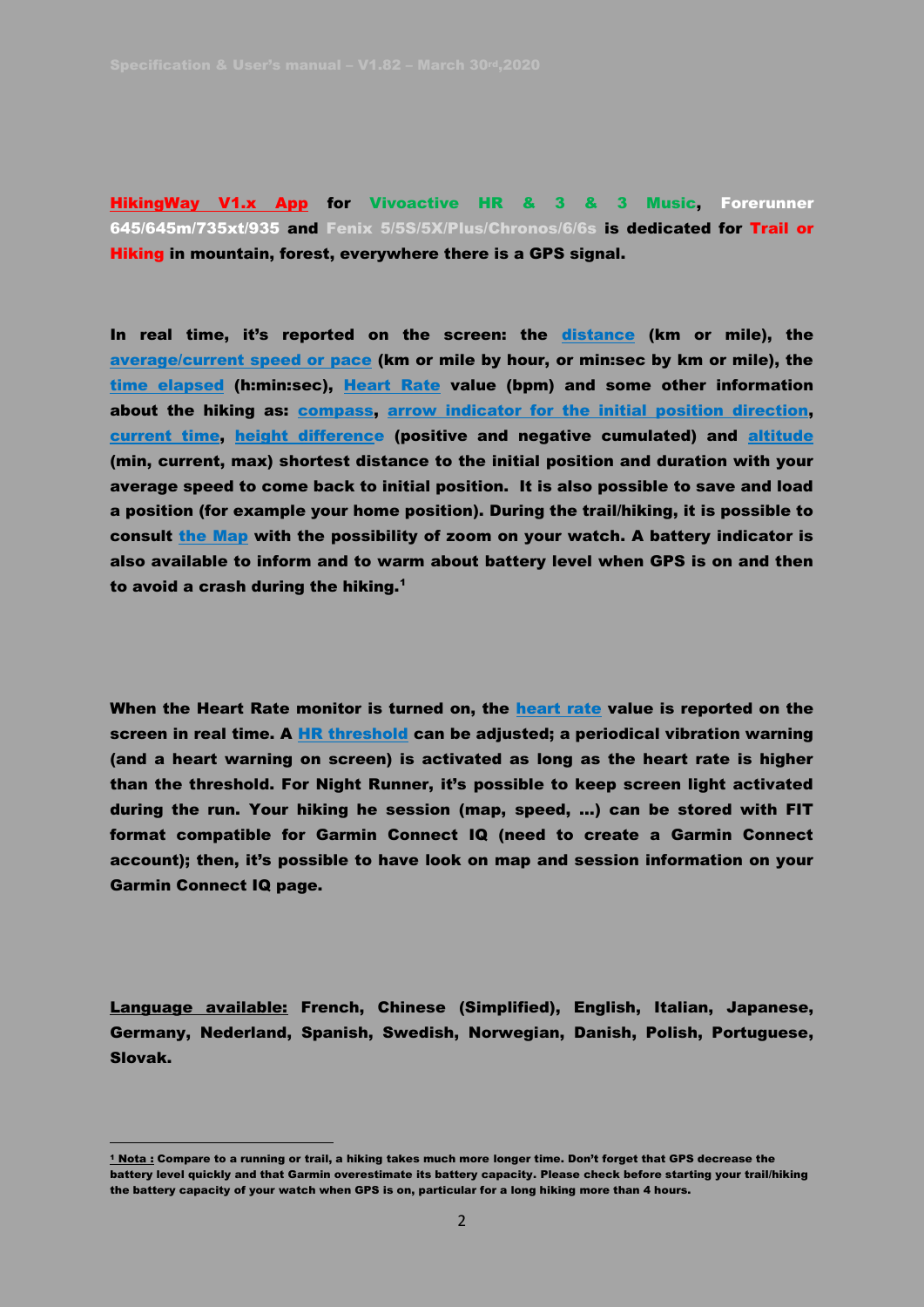| <b>Functionalities</b>                                                                                                                                                                                               | <b>Free</b> | <b>Need a</b><br>registration<br>code |
|----------------------------------------------------------------------------------------------------------------------------------------------------------------------------------------------------------------------|-------------|---------------------------------------|
| Real time: distance, average/current pace or speed, time, height difference,                                                                                                                                         | X           |                                       |
| clock, Back To Home data's (distance, duration to come back to initial position)                                                                                                                                     |             |                                       |
| <b>Play, Pause, Stop</b>                                                                                                                                                                                             | X           |                                       |
| Back to Home functionalities: green arrows indicator showing the direction for<br>the initial position, shortest distance and duration to come back                                                                  | X           |                                       |
| <b>Back to Home functionalities: Save/Load positions</b>                                                                                                                                                             |             | x                                     |
| <b>Compass displaying</b>                                                                                                                                                                                            | X           |                                       |
| Final report before App exit: distance, average pace, time, height difference                                                                                                                                        | x           |                                       |
| Session saving (FIT format compatible for Garmin Connect)                                                                                                                                                            | X           |                                       |
| Language: French, Chinese(Simplified), English, Italian, Japanese, Germany,<br>Nederland, Spanish, Swedish, Norwegian, Danish, Polish, Portuguese, Slovak.                                                           | X           |                                       |
|                                                                                                                                                                                                                      | X           |                                       |
| Km or Mile: parameter to switch in app parameters                                                                                                                                                                    |             |                                       |
| Night runner: Setting to maintain screen light activated during running                                                                                                                                              |             | $\mathbf x$                           |
| <b>Previous Trail/Hiking report displaying</b>                                                                                                                                                                       | x           |                                       |
| Heart Rate monitor management: activation or not, real time on screen,<br>threshold adjustment (periodical vibration warning and on screen as long as the<br>HR is higher than the threshold) and HR zone adjustment | X           |                                       |
| Heart Rate monitor management: visual warning (heart picture) on screen when<br>HR is higher than the threshold                                                                                                      |             | $\mathbf x$                           |
| <b>Map displaying</b>                                                                                                                                                                                                | x           |                                       |
| Map displaying: zoom functionality                                                                                                                                                                                   |             | X                                     |
| Map displaying: for tactile watches, possibility to tag a position on the map (with                                                                                                                                  |             | $\mathbf x$                           |
| a blue circle mark)                                                                                                                                                                                                  |             |                                       |

### Summarizing of the main functionalities:

About Heart Rate monitor scale:

When HR is enabled and for registered users, a HR scale is displayed at the left part of the screen with 5 zones for all watches type:

- Zone 1 from 127 to 138 bpm (blue color)
- Zone 2 from 139 to 148 bpm (dark green color)
- Zone 3 from 149 to 159 bpm (green color)
- Zone 4 from 160 to 169 bpm (orange color)
- Zone 5 from 170 (red color)

Each HR zone is fully adjustable in the setting menu of the app.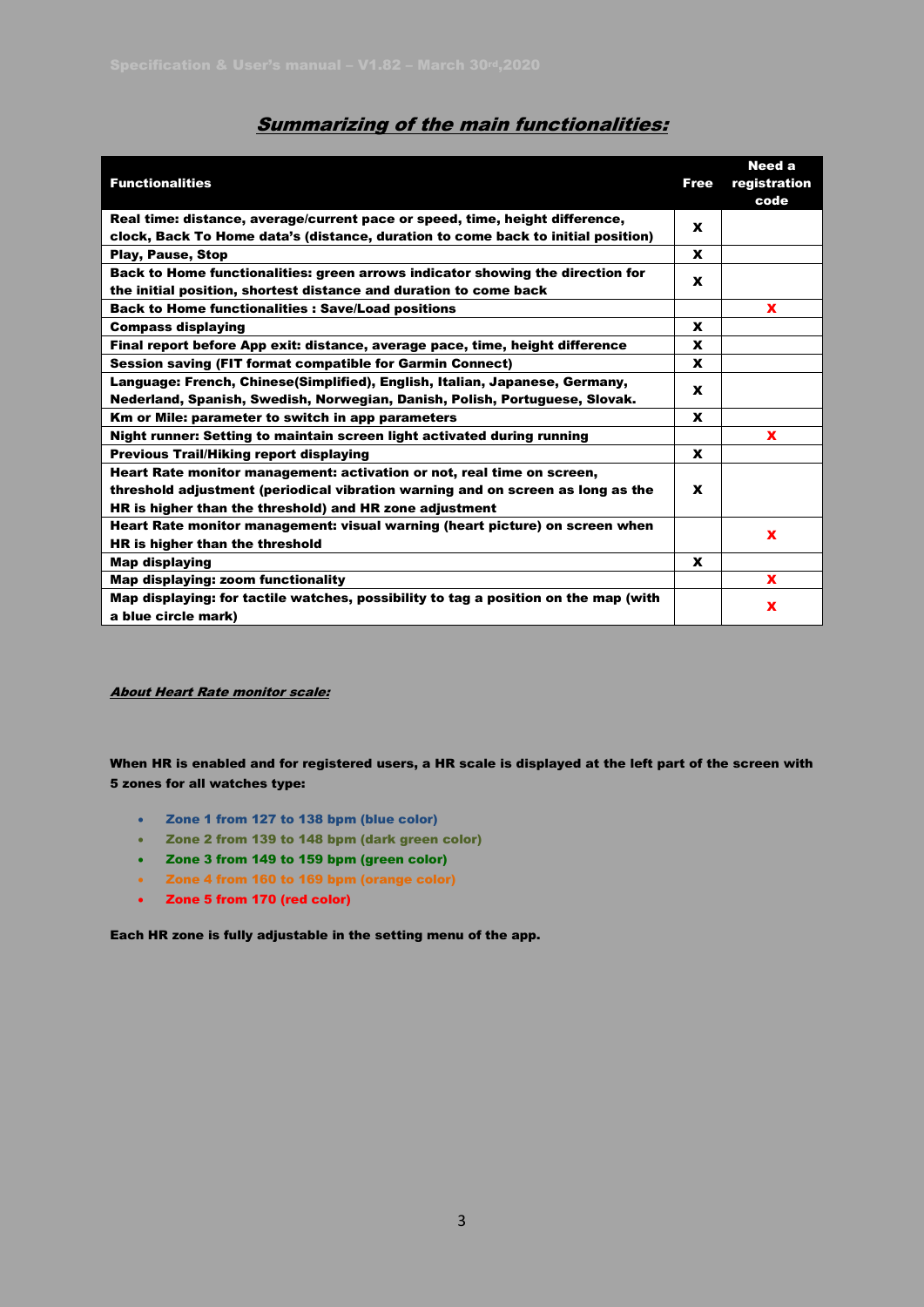## About Back to Home functionality (BTH) and Map displaying:



The BTH functionality provides to the runner an indicator of the direction to come back to initial position (or loaded position): a double green arrow. When this double arrow is at the top of the screen (0°), the runner is walking in the right direction to come back to initial position (shortest distance).

Nota: for a better BTH operating, it's important to be in movement.

When the map is displayed, following information are available:



- The course in real time with the initial position  $(•);$ 
	- The current position with a red arrow oriented in the movement direction (∆):
- A specific position with a blue circle  $(\bullet)$  for the specific position (tagged by user during the course for tactile watches only; this functionality need a registration)
- The Back To Home green arrows indicator ( $\triangle$ ) at left sides (this functionality need a registration)
- The Compass pink arrow indicator ( $\triangle$ ) at right side (this functionality need a registration)
- Zoom level at the top of the screen: x1.0 and scale (km or miles) for zoom level different than x1.0
- At the bottom of the screen, the distance of the course and the shortest distance to initial position P0.

Nota: Only 100 positions are displayed on the map. There are 2 map parameters in the HikingWay parameters setting:

- Map sampling: a position is saved every Map Sampling seconds
- Map full/incomplete: when *Full Map* is selected and 200 positions saved, every two positions is deleted, then map precision is reduced. When *Incomplete Map* is selected and 200 positions saved, first position is deleted, the start of your hiking is then gradually deleted.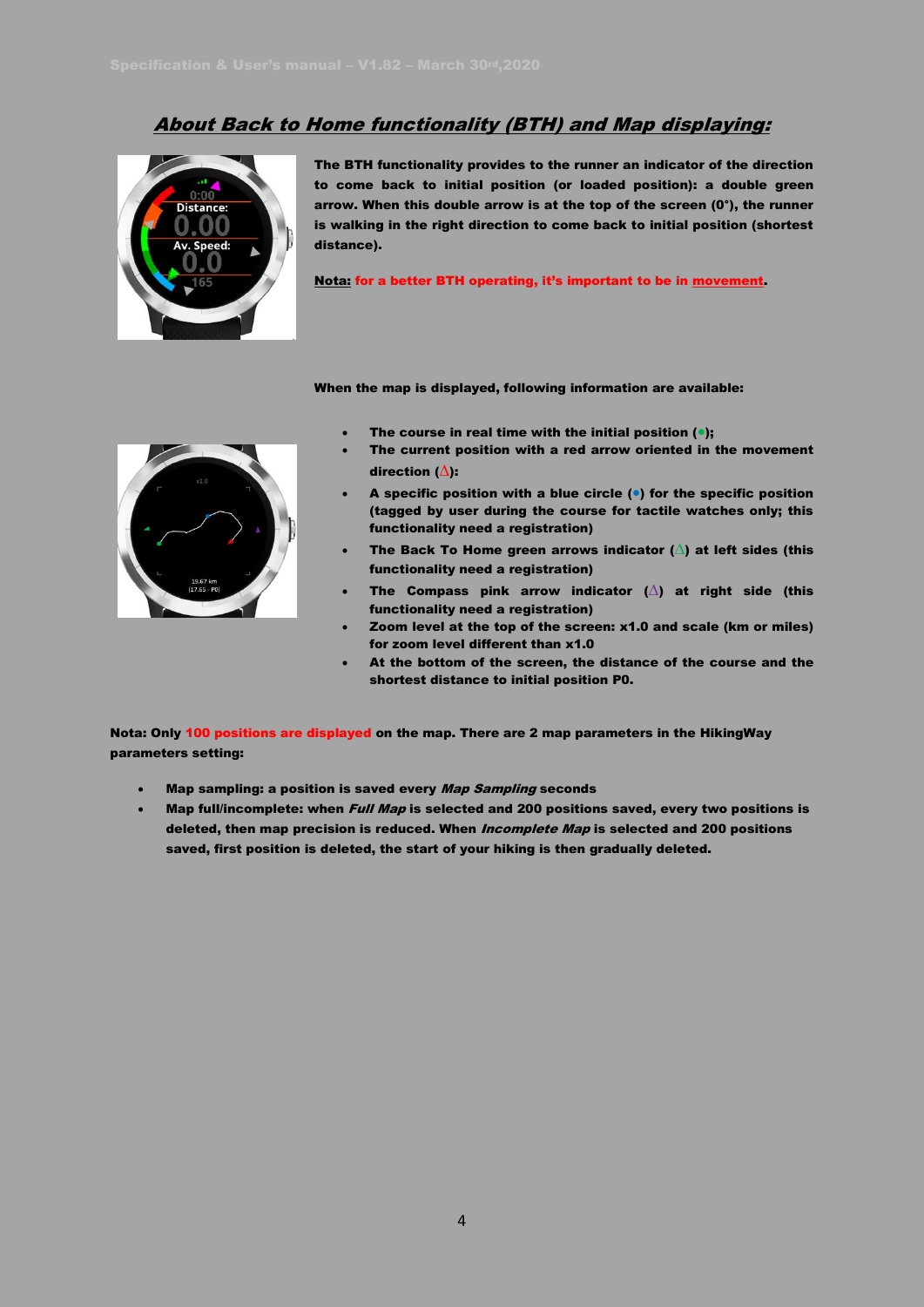## Some pictures:

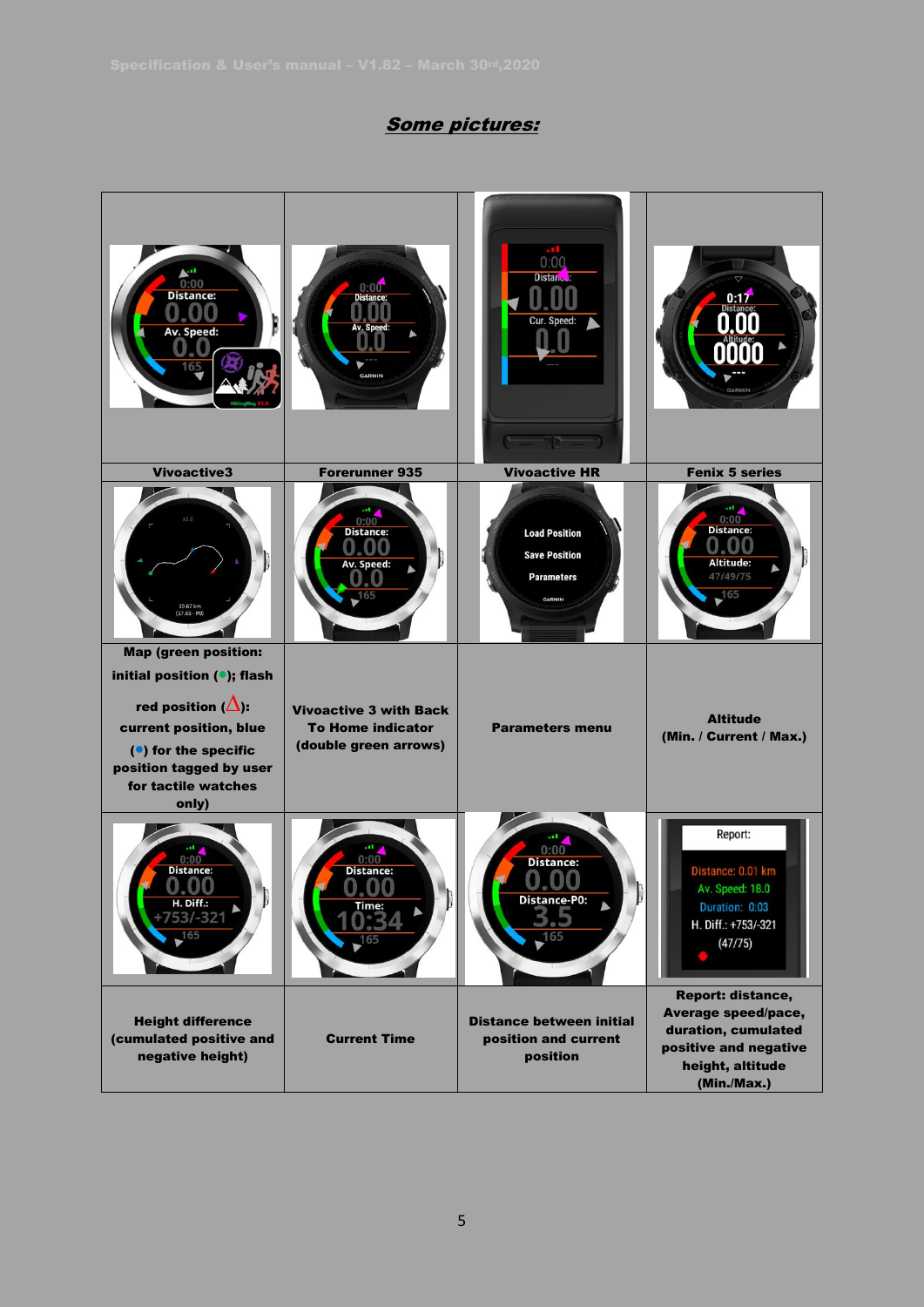## User manual - How to use Hiking Way:

| <b>Specific command</b>                                                                                  | <b>Vivoactive HR</b>                            | <b>Vivoactive 3</b>                              | <b>Non-tactile watches</b>                                          |
|----------------------------------------------------------------------------------------------------------|-------------------------------------------------|--------------------------------------------------|---------------------------------------------------------------------|
| <b>Parameter menu access</b>                                                                             | Swipe down on<br>screen                         | <b>Hold on screen</b>                            | <b>Press down</b><br>pushbutton                                     |
| Leave menu item                                                                                          | <b>Press back/esc</b><br>pushbutton             | <b>Swipe right on</b><br>screen                  | <b>Press back/esc</b><br>pushbutton                                 |
| Map displaying/hiding                                                                                    | Swipe up on<br>screen                           | Swipe up on<br>screen                            | <b>Press up pushbutton</b>                                          |
| Zoom when map is displayed during<br>hiking/running or when report od end<br>hiking/running is displayed | <b>Swipe</b><br>$left(+)/right(+)$ on<br>screen | <b>Swipe</b><br>$left(+)/right($ -) on<br>screen | <b>Press down</b><br>pushbutton (after<br>x3.0, zoom set to<br>x0.2 |
| Switch current/average<br>pace/altitude on screen                                                        | Swipe left/right or<br>tape on screen           | <b>Swipe left/right</b><br>or tape on screen     | Press up or down<br>pushbutton (only<br>during running)             |
| Leave app (condition: pause mode<br>or running not stated)                                               | <b>Press back/esc</b><br>pushbutton             | Swipe right on<br>screen                         | <b>Press back/esc</b><br>pushbutton                                 |
| <b>Start/Pause/Restart</b>                                                                               | <b>Press Start</b><br>pushbutton                | <b>Press Start</b><br>pushbutton                 | <b>Press Start</b><br>pushbutton                                    |
| Tag a position on map (with blue<br>circle mark)                                                         | Tap on screen                                   | Tap on screen                                    |                                                                     |

Sheet summarizing all commands according watches types:

#### Parameter adjustment:

Main parameters are adjustable through Parameter Menu. Two specific paramters have to be explained more:

- Map menu: this menu allows to adjust the number of sampling to draw the map; when the number of sampling is low, the memory used by app could be high.
- Vibration menu: this parameter allows to adjust the level of vibration for Heart Rate management

#### About compass operating:

It's recommended to calibrate your watch compass. For that refer to the user's manual of your watch in sensor parameter section.

#### About altitude and height difference determination:

The Altitude is provided by watch Garmin sensor (GPS and/or barometer depending on your watch). The precision of altitude measurement is better by using barometer than with GPS. For watches using the two sensor type, Garmin Operating system tries to provide always the best estimation of the altitude. For cumulative height difference positive and negative, the measurement is made each 100 m, a cutoff threshold of 4 meter is used to detect if there is really an elevation or not.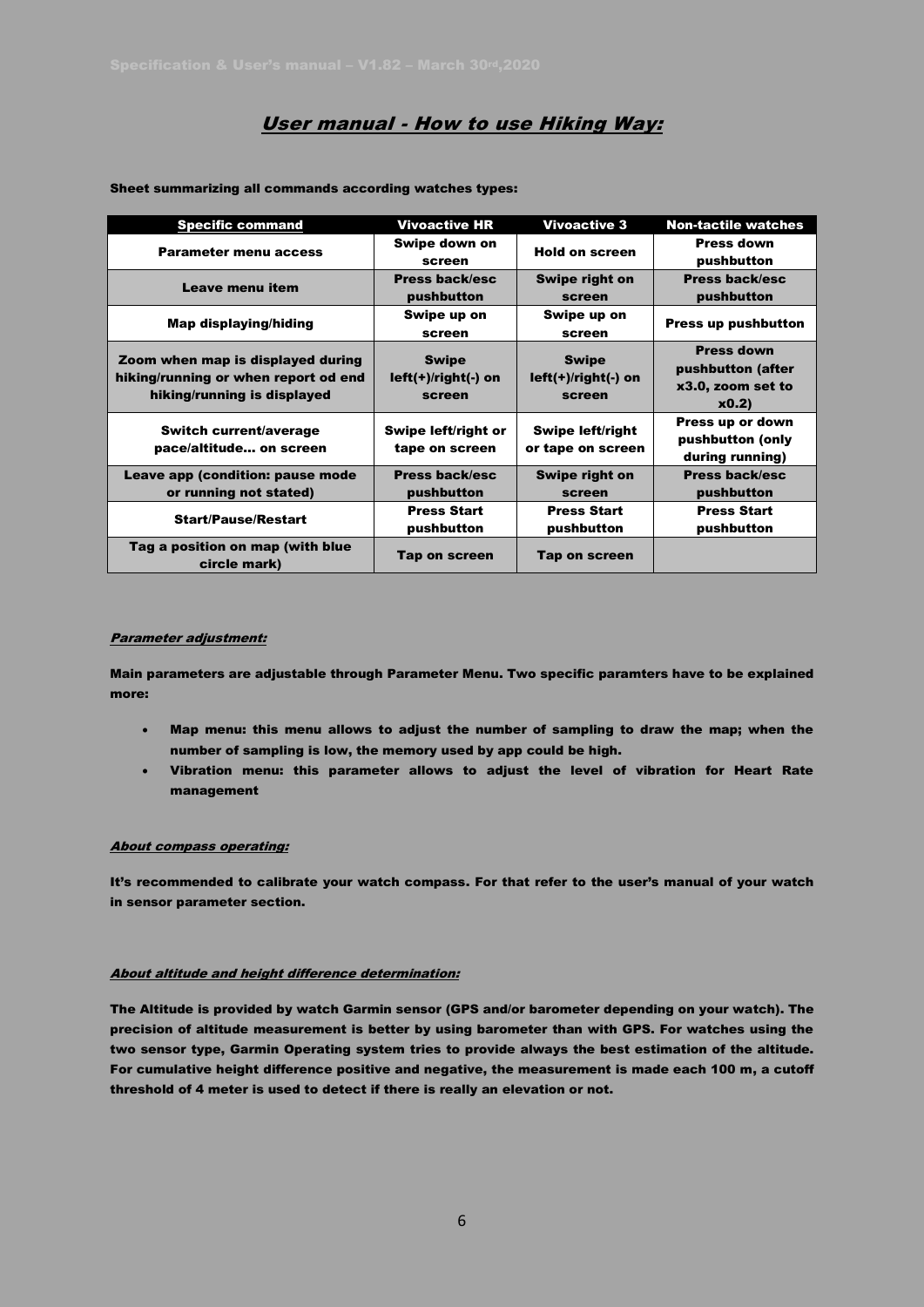### Hiking Way registration, how to obtain the registration code:

Hiking Way development takes many time, thanks you to support me if you enjoy my app. Some functions can be unblocked with a specific code (registration in parameters menu). To obtain the code (to set in the parameters of HikingWay) which unblock functions, please, make a free donation (EURO only, don't forget to check PayPal tax in your country) to my PayPal account:

#### <https://www.paypal.me/SylvainPelletier169>

Then, send me the prove of donation to my email: [pelletier.sylvain@yahoo.fr](mailto:pelletier.sylvain@yahoo.fr) (with your watch type and the app name). I will send you the code.

If you like my jobs, don't forget to write a comment on Garmin Connect IQ Apps Store. Thanks to send me by email any feedback, mistranslation or bugs which could improve this application.

How to set the registration code in App: in HikingWay parameter, go to the "registration code" section and set the correct number for each code 1, 2, 3 and 4.

Requirement: THE LAST WATCH FIRMWARE (to check with Garmin Express, compatible with SDK Connect IQ 3.0.x), UNINSTALL THE PREVIOUS VERSION BEFORE INSTALLING THIS NEW VERSION. Update for next release is made automatically by connecting your watch to Garmin Express after synchronizing.

Trouble shouting: If problem appears (IQ warning), try to uninstall and to reinstall the app, and reboot your watch.